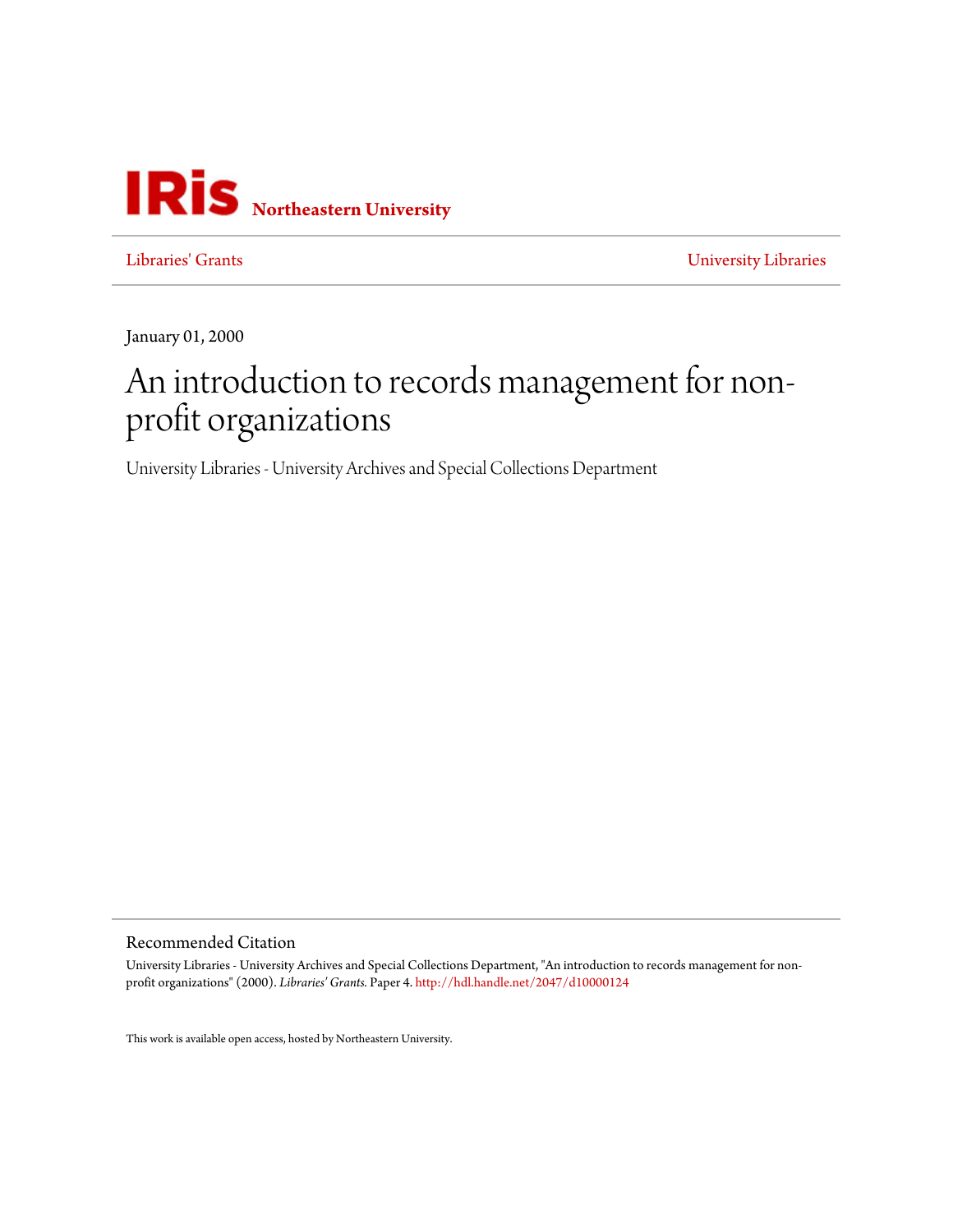

# AN INTRODUCTION TO RECORDS MANAGEMENT for Non-profit **Organizations**



**MINNESOTA HISTORICAL SOCIETY**

*Adapted from the manual created by the Minnesota Historical Society, with funds provided by the National Historical Publications and Records Commission*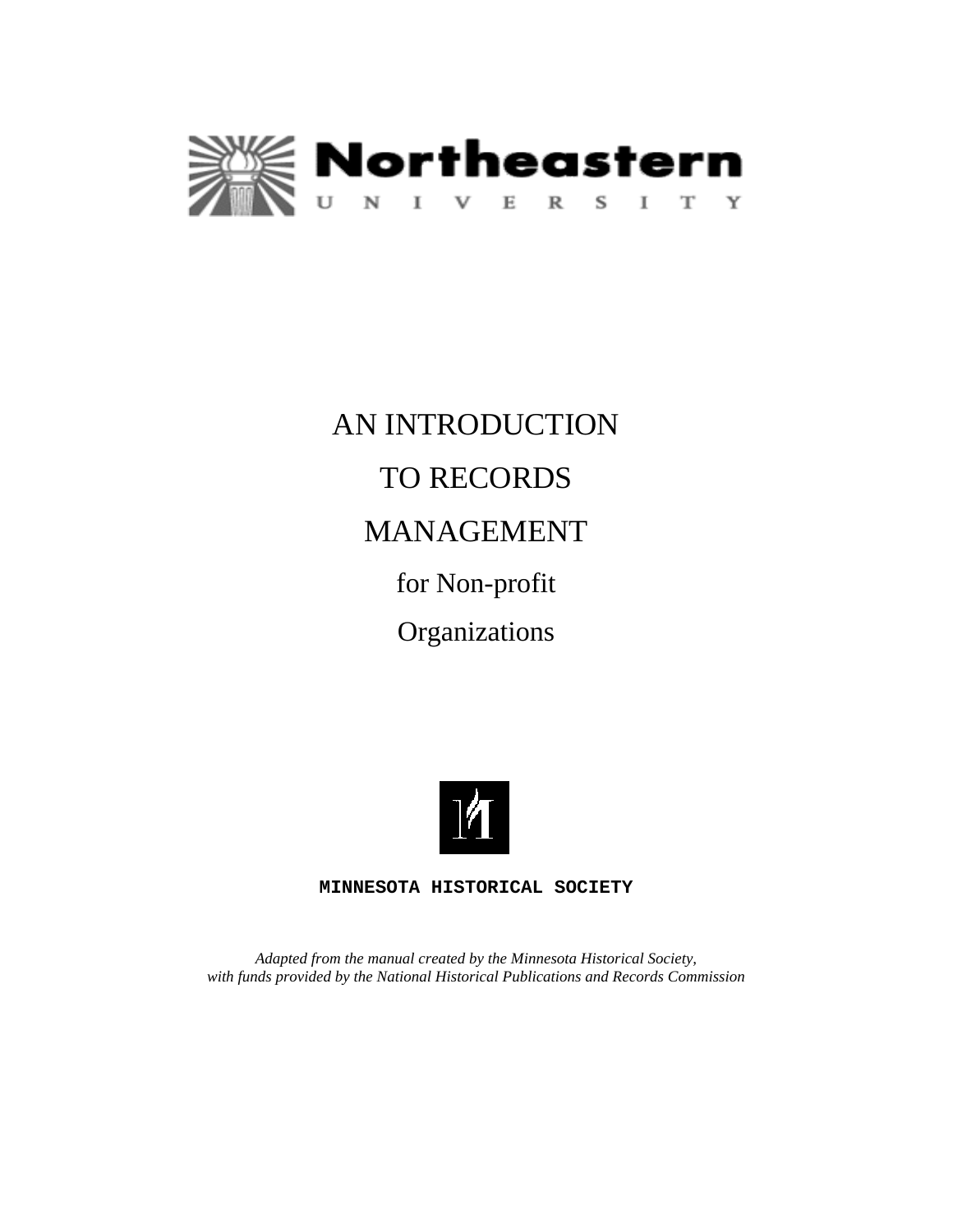## **INTRODUCTION AND ACKNOWLEDGMENT**

This booklet is intended to assist small, non-profit organizations that wish to improve control over their records. It is an introduction to issues involved in keeping records. At the end of the booklet is a small section with suggestions for where to go or whom to contact for further information.

The records of non-profit organizations, businesses, churches, political groups, schools, social and cultural groups, and individuals document the character of the community, the people who live and work there, and the services they provide. Organizations move or close. They outgrow their office space and discard their records or lose them to flood, fire, accident, or neglect. Preserving your organizations records will help ensure that its contribution to your community's and to Boston's history will be recognized.

This booklet was originally prepared by the Minnesota Historical Society in 1997 at the behest of the Minnesota State Historical Records Advisory Board, with funds provided by the National Historical Publications and Records Commission. It was adapted by the Northeastern University Libraries, Archives and Special Collections Department to be distributed as part of a grant-funded project to identify, locate, and preserve records documenting Boston's African American, Chinese, Latino, and lesbian and gay communities. The grant was funded by the National Historical Publications and Records Commission**,** Northeastern University Libraries, and the Barnard Foundation**.** 

Additional copies of this booklet are available through Northeastern University (contact information is listed on the last page). Copies of this booklet may not be made and distributed to others, without the permission of the Minnesota Historical Society.

2000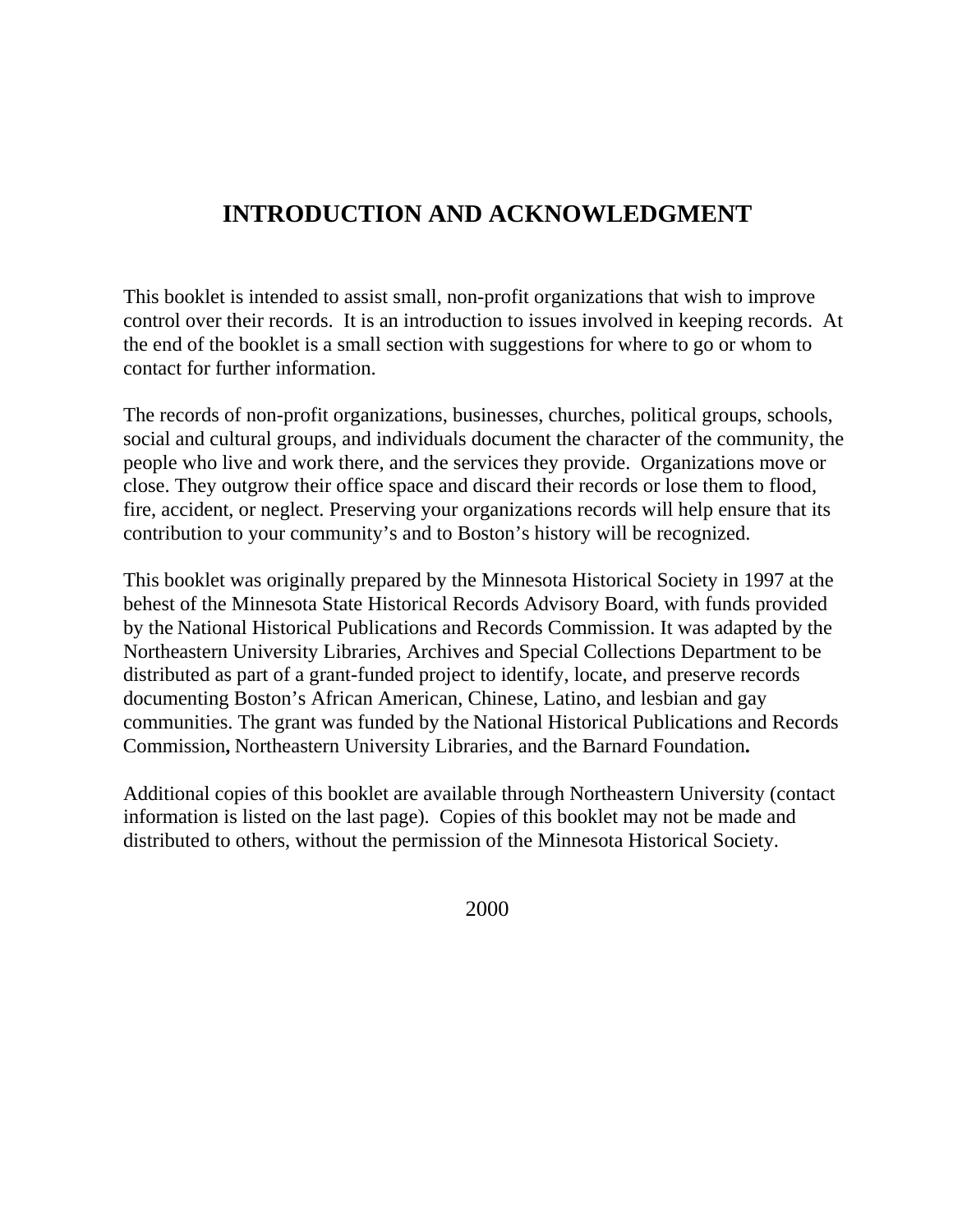## AN INTRODUCTION TO RECORDS MANAGEMENT for Non-profit Organizations

### **TABLE OF CONTENTS**

| A WORD ABOUT                                         |  |
|------------------------------------------------------|--|
|                                                      |  |
|                                                      |  |
|                                                      |  |
| <b>NON-PAPER RECORDS</b>                             |  |
|                                                      |  |
| PHOTOGRAPHS, FILMS, VIDEO & AUDIO TAPES 13-16        |  |
| WHERE TO BUY QUALITY PRESERVATION SUPPLIES 16        |  |
| ALTERNATIVES FOR PRESERVING HISTORICAL RECORDS 17-18 |  |
|                                                      |  |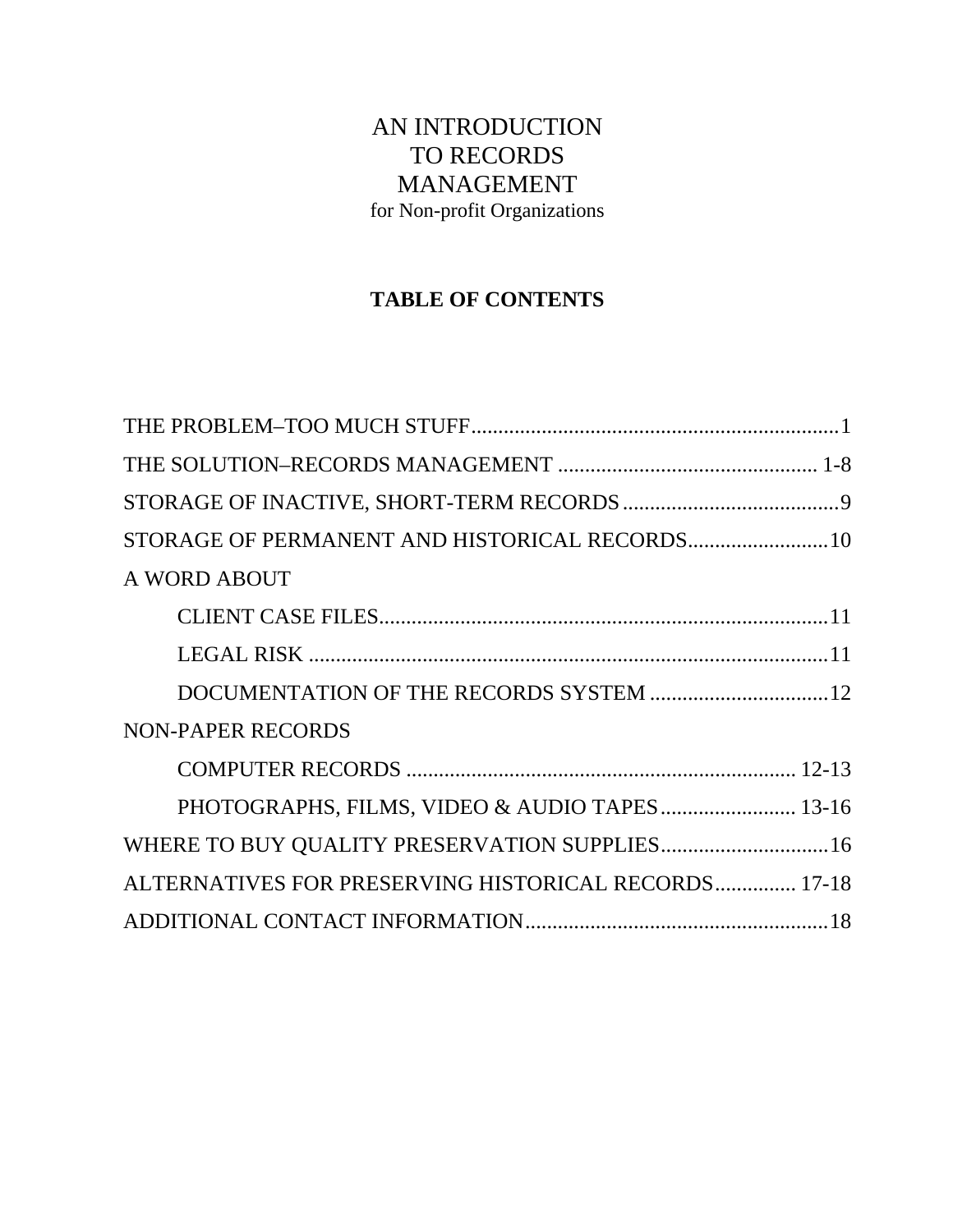## THE PROBLEM–TOO MUCH STUFF

The offices of most organizations share an overriding problem: not enough space. Not enough space for people. Not enough space for equipment. But especially, not enough space for years of accumulated records.

File cabinets are stacked on top of file cabinets. Closets, basements, and attics are filled with file cabinets. Inside those file cabinets, the squeeze continues. There are too many folders in the drawer, too many pieces of paper in the folders.

Finding particular reports or memos becomes more a job for a superhero than for mere mortals. Not only is there too much paper, but it is usually organized haphazardly. Most filing systems suffer from one or more of the "danger signals" listed in **Figure 1.** These problems are dangerous because they impede the accurate creation and retrieval of information, and make it difficult to insure that historically important records are identified and preserved.

So, what to do? You and your staff are already overworked, and the thought of redesigning your filing system has–to say the least–limited appeal. But there are improvements that can be made with a very small expenditure of time, effort, and money.

## THE SOLUTION–RECORDS MANAGEMENT

The solution is records management–the process of determining a useful filing structure, the relative value of the types of files kept by your organization, and a useful (and legally acceptable) method for throwing away files that are no longer useful. For instance, certain classes of records can and should be destroyed routinely three or seven years after their creation. These include (but are not limited to) bank statements, canceled checks, invoices, expense reports, time cards/sheets, meeting planning files, receipts, duplicate copies of anything, publications received from outside agencies and organizations. Such records have administrative value (that is value to the daily operation of the organization) or legal value (that is, a legal requirement that they be retained) only for a limited time, and have little or no long-term historical value. We can call these records **"short-term,"** because they need only be preserved for a relatively brief time. While these records must be retained for three or seven years, most of them cease being useful in the daily operation of the organization after one or two years. When records are no longer regularly consulted by the organization they are said to be **"inactive."**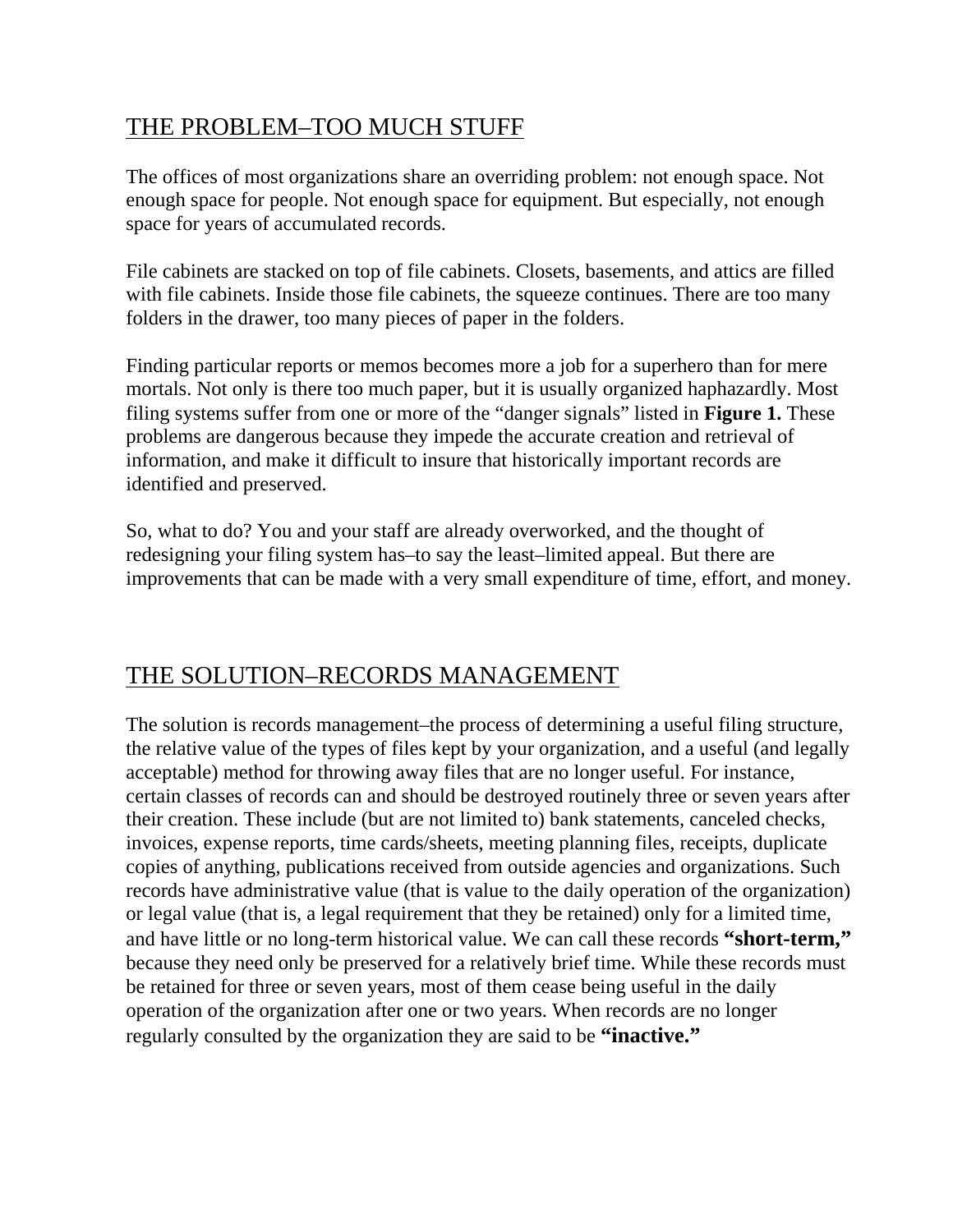## **WHEN YOU NEED RECORDS MANAGEMENT**

| <b>ORGANIZATION DANGER SIGNS</b>                                                                 | <b>MAINTENANCE DANGER SIGNS</b>                                                                                        |
|--------------------------------------------------------------------------------------------------|------------------------------------------------------------------------------------------------------------------------|
| Filing system changes when<br>1.<br>employees change.                                            | 1. Records storage space problems.                                                                                     |
| 2.<br>Information gets "lost" or misfiled.                                                       | 2. Frequent requests for more supplies,<br>equipment, records personnel.                                               |
| 3.<br>Time and money are spent recreating<br>information you already have.                       | 3. Records clutter office area.                                                                                        |
| Delays in finding requested<br>4.<br>information.                                                | No one knows where all the office's<br>4.<br>records are.                                                              |
| There are folders with only one<br>5.<br>document in them, or folders filled<br>beyond capacity. | 5. File weeding is sporadic and arbitrary.                                                                             |
| 6. Information retrieval depends on an<br>individual's memory.                                   | 6. There are no written procedures and<br>controls for file system and filing<br>operations.                           |
| Security measures aren't adequate to<br>7.<br>protect confidential records.                      | Some records get filed but are never<br>7.<br>referred to again.                                                       |
| Requested information is not always<br>8.<br>complete and accurate.                              | Supplies and equipment are not<br>8.<br>appropriate to records housed in<br>them.                                      |
| 9. The same type of record crops up in<br>several locations in the filing system.                | 9. Physical appearance and condition of<br>files make them unpleasant to work<br>with.                                 |
| 10. File folders are created arbitrarily, and<br>there is no current file/guide/index.           | 10. There is no plan for what gets filed,<br>and no plan for movement of records<br>into and out of the filing system. |

**Figure 1.**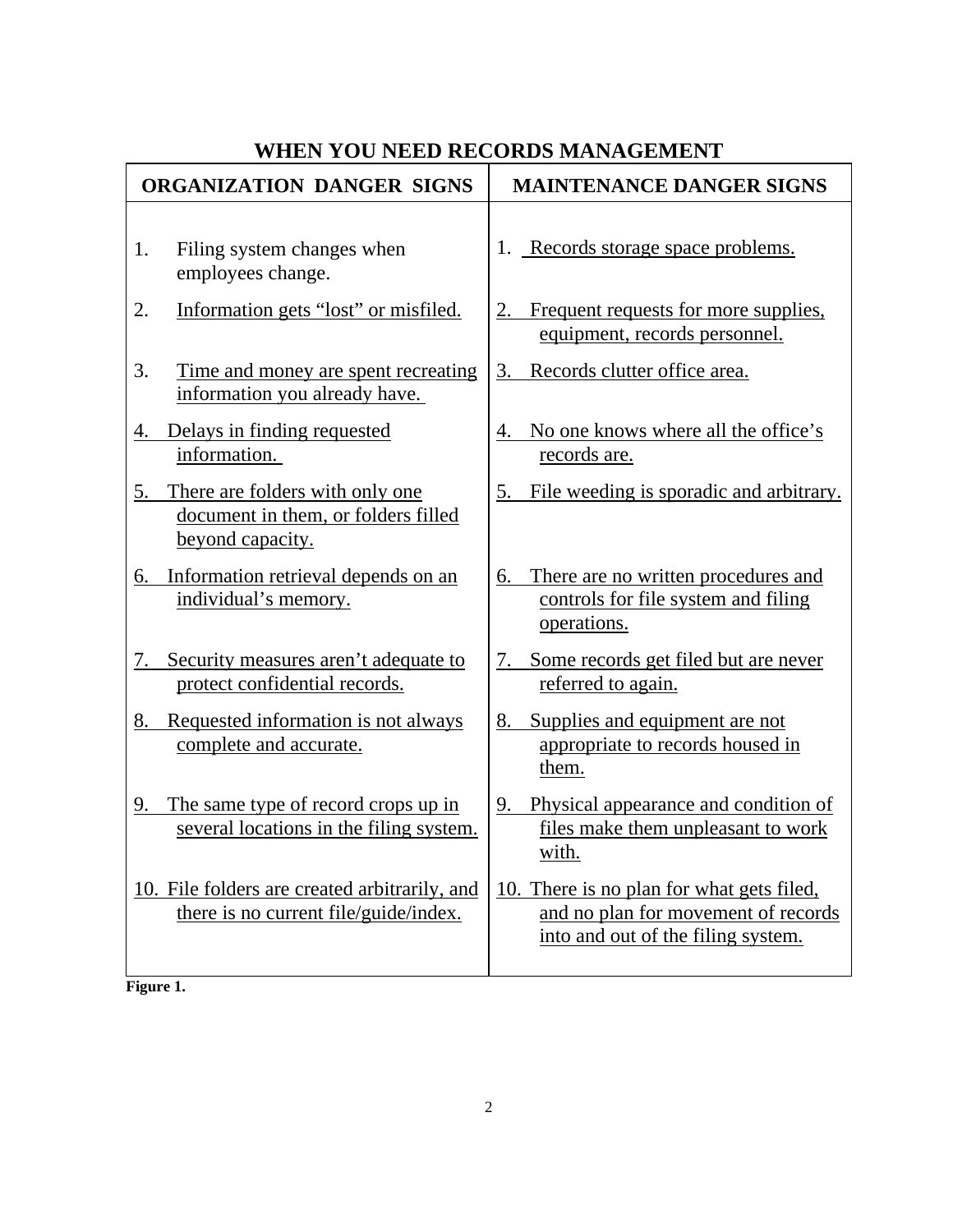Some records in an office become **inactive** only after a long time, and continue to have potential usefulness–or must be retained for legal reasons–essentially for the entire lifetime of an organization. These records are referred to as **"permanent,"** because the agency has to keep them safe and accessible for the indefinite future. Many other records in an office–reports, correspondence, minutes, etc.–may have long term **historical** value but cease to have administrative value after three to five years. These historical records form the **archives** of an organization. The archives is an organization's memory, ensuring that as staff changes and the organization evolves, its history is accessible. *An organization's archives should preserve, in the smallest amount of records possible, documentation of its origins, purposes, major activities, significant accomplishments, and most important interactions with clients and/or other agencies.* 

Designating files as being **short-term, permanent**, and/or **historical** is the essence of establishing a **records retention schedule**. At its simplest, a records schedule identifies how long each portion of an organization's records needs to be retained, and– perhaps more importantly–how soon each portion can be thrown away. **Figure 2** is a sample general retention schedule for a small organization. Please note that this schedule covers only the most common types of records; most organizations will have records that are not listed here, but they can be placed on an expanded schedule. Also, these retention periods are guidelines; you should check with your organization's lawyers, accountants, and/or major funders to ensure that these guidelines (and schedules for any record types not listed here) conform to state laws, state revenue department rules, and funding agency requirements. Most of an agency's records need not be retained for more than seven (7) years, and many probably do not need to be retained more than three (3) years.

This means not only that all those ten-year-old receipts and canceled checks can be thrown away, but that each year's worth of material–three to seven years old–can be discarded It should be easy to destroy such records by following a **records retention schedule** except for the fact that most filing systems do not break files on a regular basis. **"Breaking a file"** means starting a new folder every year (or every five years) without fail. In this way, not only do folders not become overcrowded, but also it is extremely easy to purge records according to a schedule.

Indeed, if files are broken by year, it is a simple matter to remove **short-term** records each year (or whenever they become **inactive**), box them, and store them elsewhere for the duration of their legal or administrative lives. **Permanent** and **historical** records, too, once they become **inactive**, can be moved out of filing cabinets and into boxes. Preferably, long-term inactive records should be placed in boxes in the same order that they were maintained as active files. File cabinets, after all, are expensive, and under the proper circumstances boxed storage is equally as safe and adequately accessible.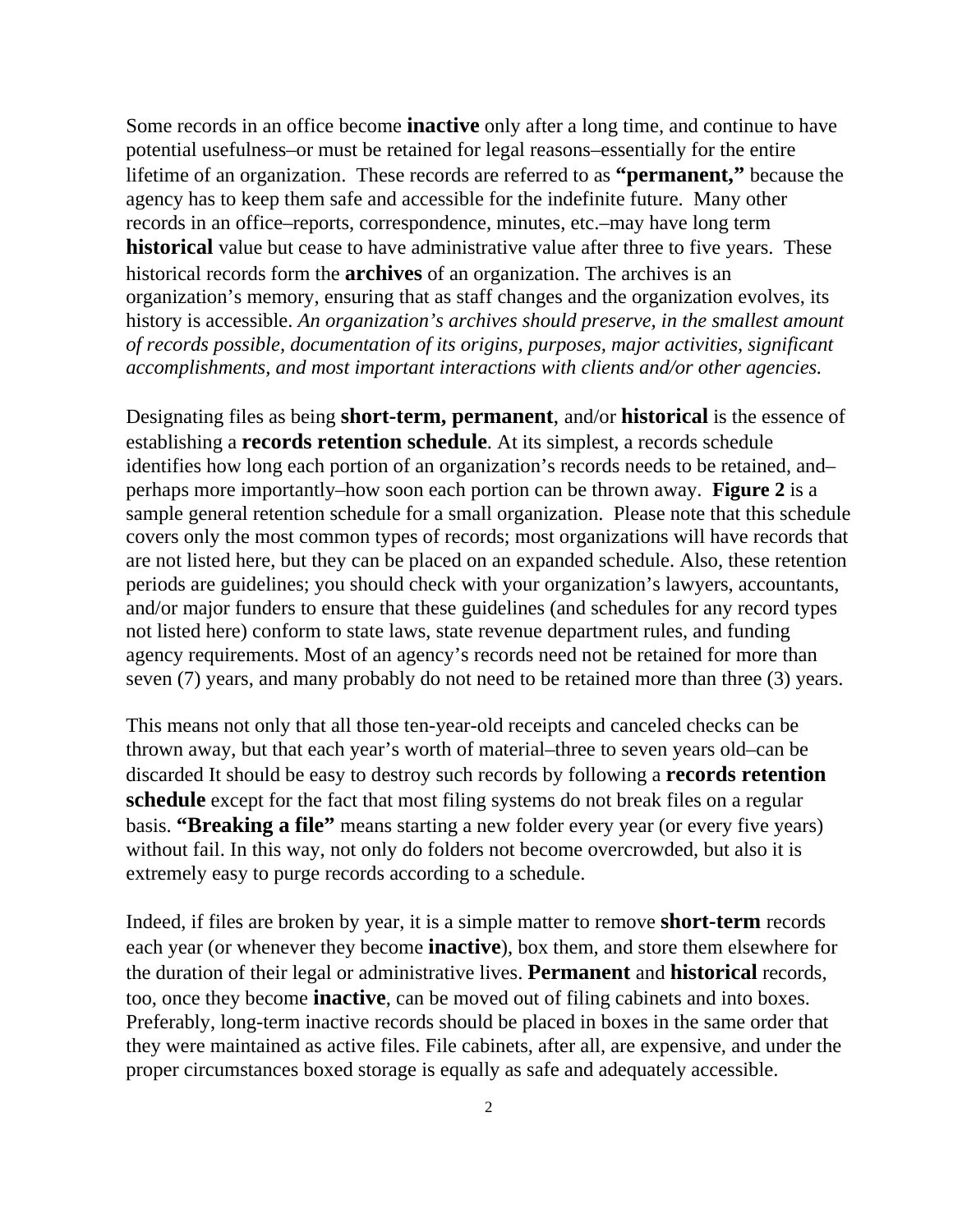## **MANAGING YOUR RECORDS**

The following list provides general guidelines for managing organizational records. Routine records that can be destroyed, records that should remain in the office, and records that should be preserved are listed. More specific guidelines in the form of a *records schedule* may be created by the organization. The following recommendations are guidelines only, context and uniqueness can also determine a records historical value. Organizations should check with their lawyers, accountants, and/or major funders to ensure that these guidelines conform to legal, IRS, and funding agency requirements.

*Records that usually have permanent historical value* provide the most concise and comprehensive information about the organization's mission and activities. These records are non-current and, therefore, no longer necessary for the day-to-day operation of the organization.

*Records that have long-term administrative value and should remain in the office* are used routinely or occasionally to provide information that is legally or administratively necessary for the efficient operation of the organization. Should the organization cease operating, these records would be considered of permanent historical value unless otherwise noted.

*Records that are usually routine with no long term value* are created or collected during the day-to-day operation of the organization, but duplicate information provided in a more concise form, are not relevant to the organization, or have informational value that expires after a limited time. Should the retention period expire or the organization cease operating, these records would be discarded.

**Figure 2-1.**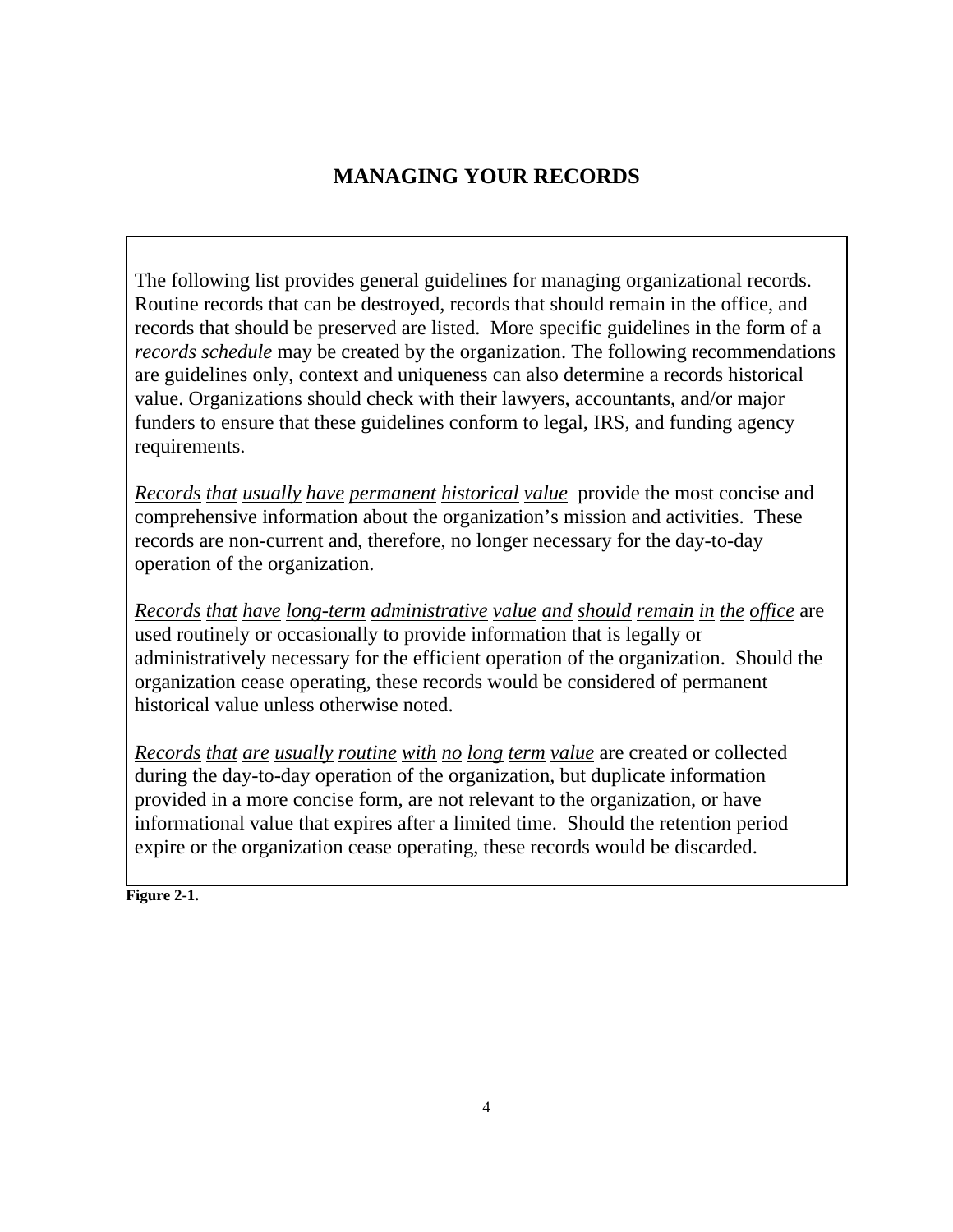#### **ADMINISTRATIVE RECORDS**

#### *Records that usually have permanent historical value*

Agenda packets (background material provided to Board members)

Annual meeting programs and minutes

Annual reports (to members, granting agencies, federal agencies)

Audio visual materials (photographs, audio tapes, video tapes of work situations, facilities, staff, and events–if labeled)

Correspondence–(incoming and printouts of significant outgoing correspondence–delete computer file after copy is filed and document is no longer needed in electronic form)

Daily schedules and calendars

Directories (membership, resource, etc) of the organization

Job descriptions

Membership lists

Memoranda to or from senior staff

Minutes, agendas, and attachments of committees (maintain most recent 2 or 3 year period in office)

Newsletters and other publications generated by the organization (save 2 copies)

Newspaper clippings (files of press clippings about the organization)

Organizational charts and historical summaries

Position papers

Policy and procedure manuals

Press releases and public relations materials

**Figure 2-2.**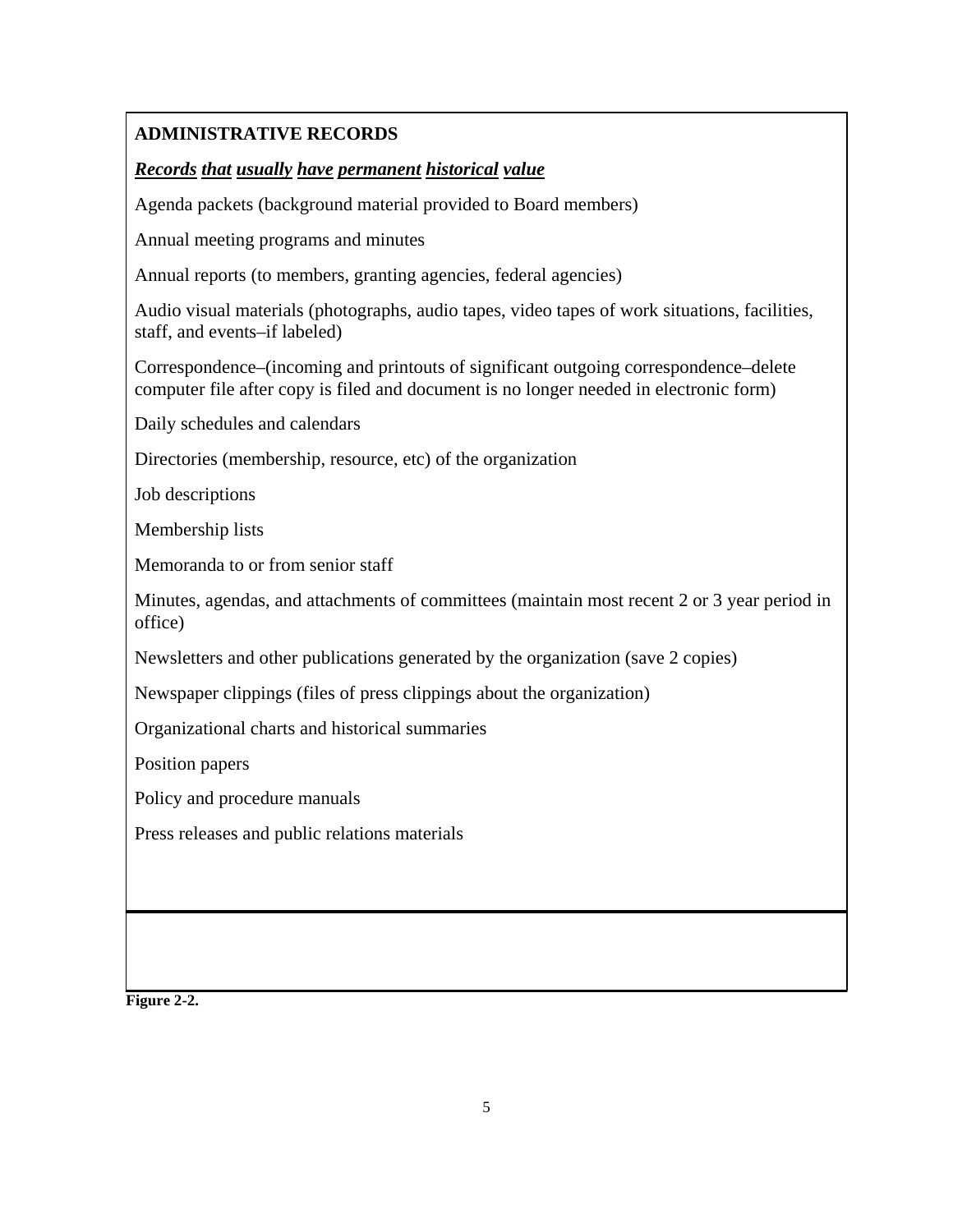#### **ADMINISTRATIVE RECORDS** *(cont.)*

#### *Records that have long-term administrative value and should remain in the office*

Architectural records and construction plans

By-laws, charters, and incorporation papers (send copies to archives for reference and safekeeping)

Legal files

Personnel records

Property management files

Warranties for equipment in use

#### *Records that are usually routine with no long term value*

Audio tapes that have been transcribed

**Contracts** 

Correspondence-- routine mailings and junk mail

Duplicates (keep 2 copies of printed or published materials, posters, etc.)

Insurance records of inactive policies

Publications, flyers, minutes of other organizations (if these may be the only evidence of a defunct community organization, they can be kept in correspondence or subject files)

Personnel records (not needed to determine retirement benefits)

Phone messages

Reference materials

Unsolicited job applications and resumes

Warranties and instructions for equipment no longer in use

Figure 2-3.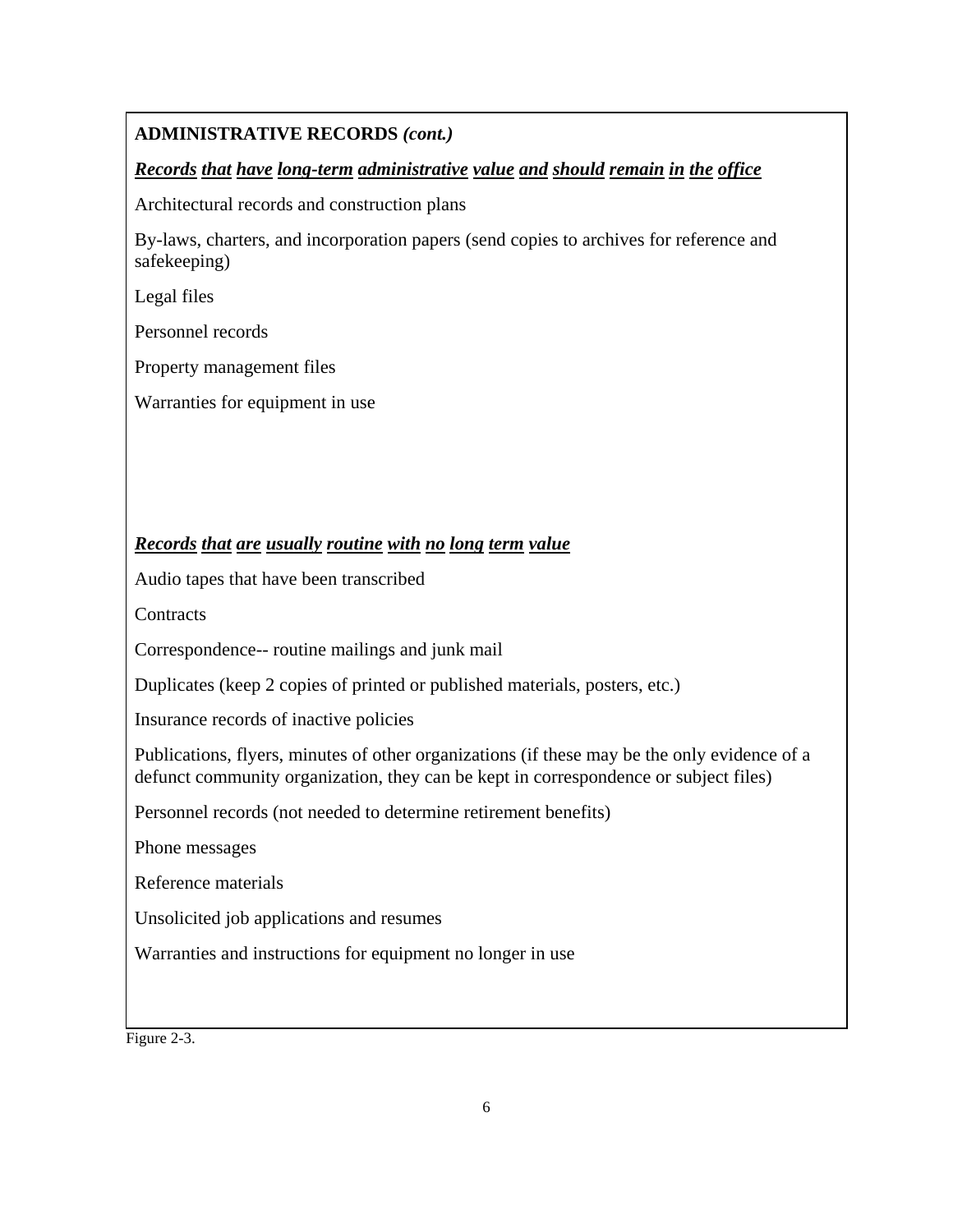#### **FINANCIAL RECORDS**

#### *Records that usually have permanent historical value*

Annual budgets

Development records (grant proposals and reports; fund raising campaign and event materials)

Financial statements and audit reports

#### *Records that have permanent administrative value and should remain in the office*

Donor lists

Personnel files

#### *Records that are usually routine with no long term value*

Bank statements and canceled checks

Budget preparation records

Expense reports, reimbursement requests

Grant proposals (not funded)

Letters accompanying donations and copies of checks

Monthly ledgers/journals, quarterly budget reports

Payroll files, rolls, ledgers

Purchase orders

Receipts, bills, and invoices

Tax returns

Time sheets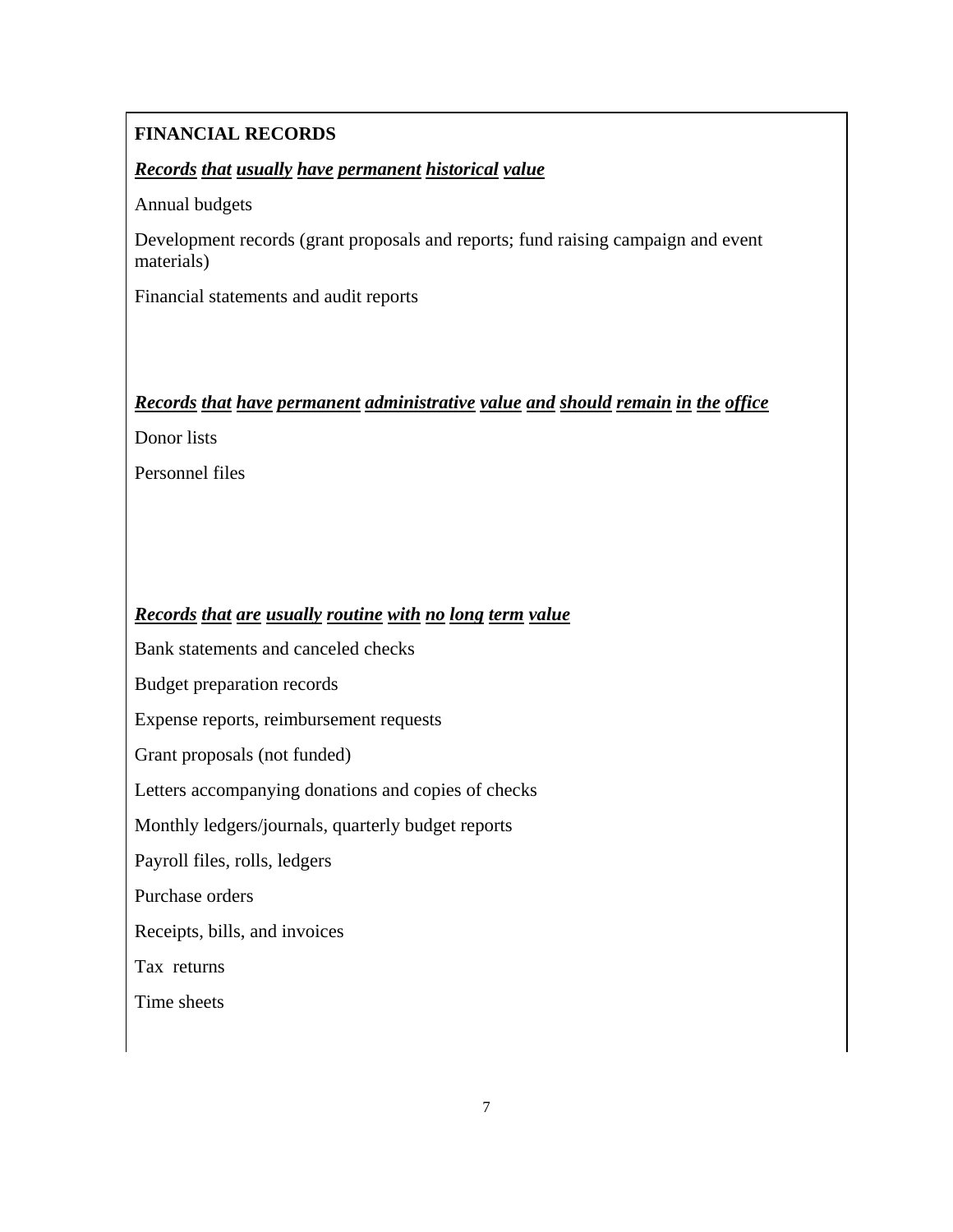#### **PROGRAM or PROJECT RECORDS**

#### *Records that usually have permanent historical value*

Audiovisual materials

Planning documents

Posters, brochures, buttons and other ephemera (2 copies)

Press releases

Program evaluations

Public service announcements and advertisements

Reports on projects

Speeches and testimony

Subject files

Training materials and manuals

#### **Records that have permanent administrative value and should remain in the office**

Client files

**Figure 2-5.**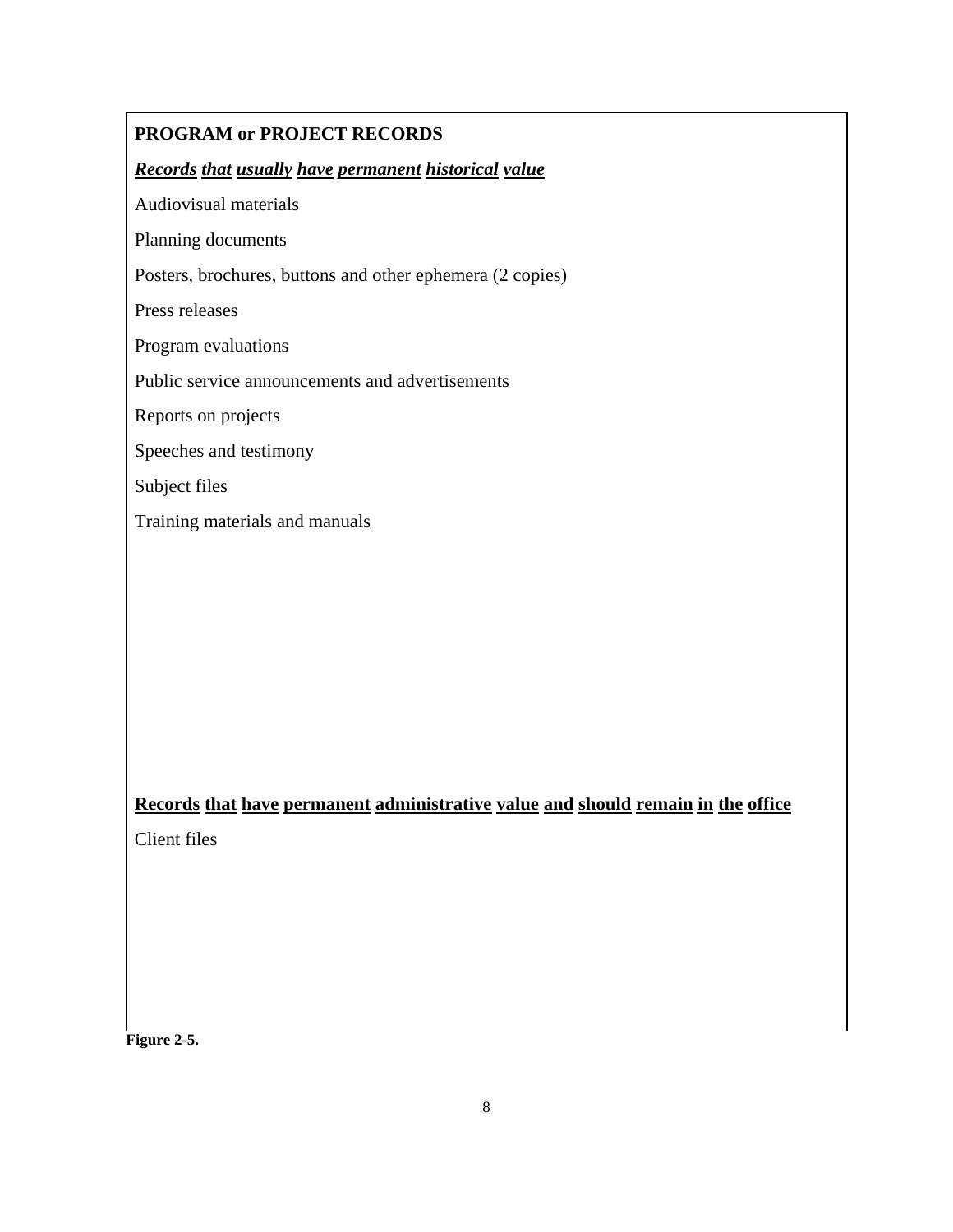## STORAGE OF INACTIVE, SHORT-TERM RECORDS

Storing **inactive, short-term** records in file cabinets is a waste of what is probably your organization's most scarce and expensive storage space. Once they become **inactive, short-term** records can be moved to less desirable and accessible locations. Because it is necessary that the records be identifiable and retrievable for however long they must be retained, and because it is important to be able to easily identify records that have become eligible for destruction, some formalities should be observed when records are retired from the filing cabinets.

- Records should be removed from the file cabinets in their original folders and in as close to their original order as possible.
- **EXECORD** Records should be placed in standard, lidded, storage boxes available from any office supply store. This type of box is slightly more expensive than scavenging for cast-off boxes at the liquor or grocery store, but they are: a) easier to handle; b) sturdier; c) stackable; d) reusable. The best storage boxes are the 15 x 12 x 10 inch size that weigh approximately 35-lbs. when full, are relatively easy to move, and will easily stack or fit most utility shelving. These two-piece boxes will accommodate either letter or legal folders, and are manufactured with large blank labeling spaces. Avoid purchasing the double sized 15 x 24 x 10-inch box. It is much heavier for one person to move easily and is more likely to crush when stacked more than two high. The so-called "drawer files," which are basically cardboard versions of filing cabinets, are generally too weak to stand up to even infrequent use and are nearly impossible to move safely unless completely emptied.
- $\blacksquare$  The boxes should be labeled with the following information: type of records (e.g., invoices, canceled checks, and payroll cards); earliest and latest year-dates contained in the box (e.g., 1994-96), and the person or (in larger organizations) the office that put the records in the box. Ideally, adhesive labels should not be used to record this information, because most of these labels have short-term adhesive that is rendered even less predictable by the storage conditions found in basements, attics, etc. The labels may fall off in as little as a couple of years. Therefore, it is best to use a permanent marker and record the information directly on the boxes.

Where to store these boxes? Short-term inactive records can be stored in many places that are not suitable for storing records you want or need to keep for a long time: a basement (so long as the boxes are stored off the floor, the basement is relatively dry, and there are no silverfish, or rodents); a garage (ditto); a rented "self-store" locker (ditto again); an attic (so long as there are no squirrels or mice living up there). Ideally, the boxes should be stored on shelves in any of these locations, but record storage boxes can safely be stacked up to five (5) high unless the environment is quite damp.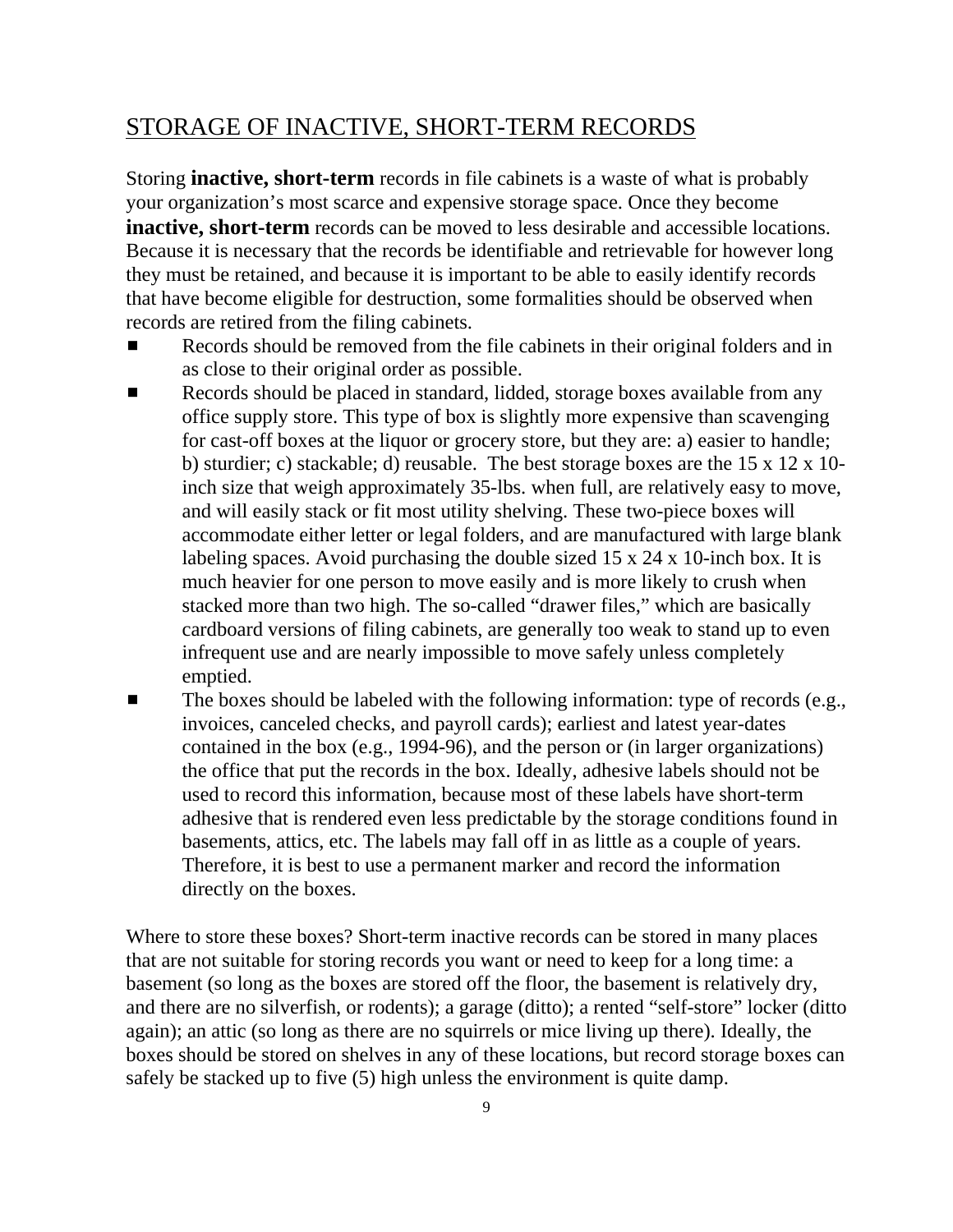## STORAGE OF PERMANENT AND HISTORICAL RECORDS

Storage of **inactive permanent** and **inactive historical** records is similar to that of **inactive short-term** records, but differs in a few important respects. Removing the materials from filing cabinets and placing them in well-labeled record storage containers is the same for both kinds of records. However, for **permanent** and **historical** records, one additional step is necessary. Because these records will be in storage indefinitely, and because they are being saved permanently due to some continuing utility to the organization, these records must be made more accessible and more secure than **inactive short-term** records. To ensure their accessibility, **box inventories** should be prepared in addition to the information written on the boxes.

**Box inventories** are simply brief lists of the files found in a particular box. Usually, the inventory consists of the following information:

- Name of the person or office whose files are in the box;
- $\blacksquare$  Date the files were placed in the box;
- **EXECUTE:** Overall description of the files in the box (e.g., "Correspondence Files," or "Subject Files," or "Minutes");
- **Earliest and latest year-dates represented by the contents of the files in the box;**
- $\blacksquare$  List of folder titles in the box (or list of item titles for audio or video tapes, photo albums);
- **EXECUTE:** Location where the box is stored, if more than one storage space is being used.

The **box inventory** should be prepared at the time the box is filled, and should be filed in an agree-upon place within the organization (a second copy should be placed inside the relevant box, for safety's sake). The inventories will be a quick and easy guide to current and future staff members giving an indication of what files have been placed in permanent storage and where they are. Being able to refer to the inventories will save considerable time otherwise spent in aimlessly rummaging through boxes looking for specific information.

The other principal difference in the storage of **permanent** and **historical** records as opposed to that of **short-term** records is *where* they should be stored. Basements, garages, self-storage rental spaces, and attics should *not* be used to store **permanent**  and **historical** records unless there is no alternative. Better storage space for these records would be in closets, storerooms, or other rooms in your organization's main office building. Ideally, storage space for **permanent** and **historical** records should be in a space that is heated in winter, cooled in summer, generally dark, free from vermin, and dry as possible at all times. The boxes should be on metal shelving, and away from water pipes.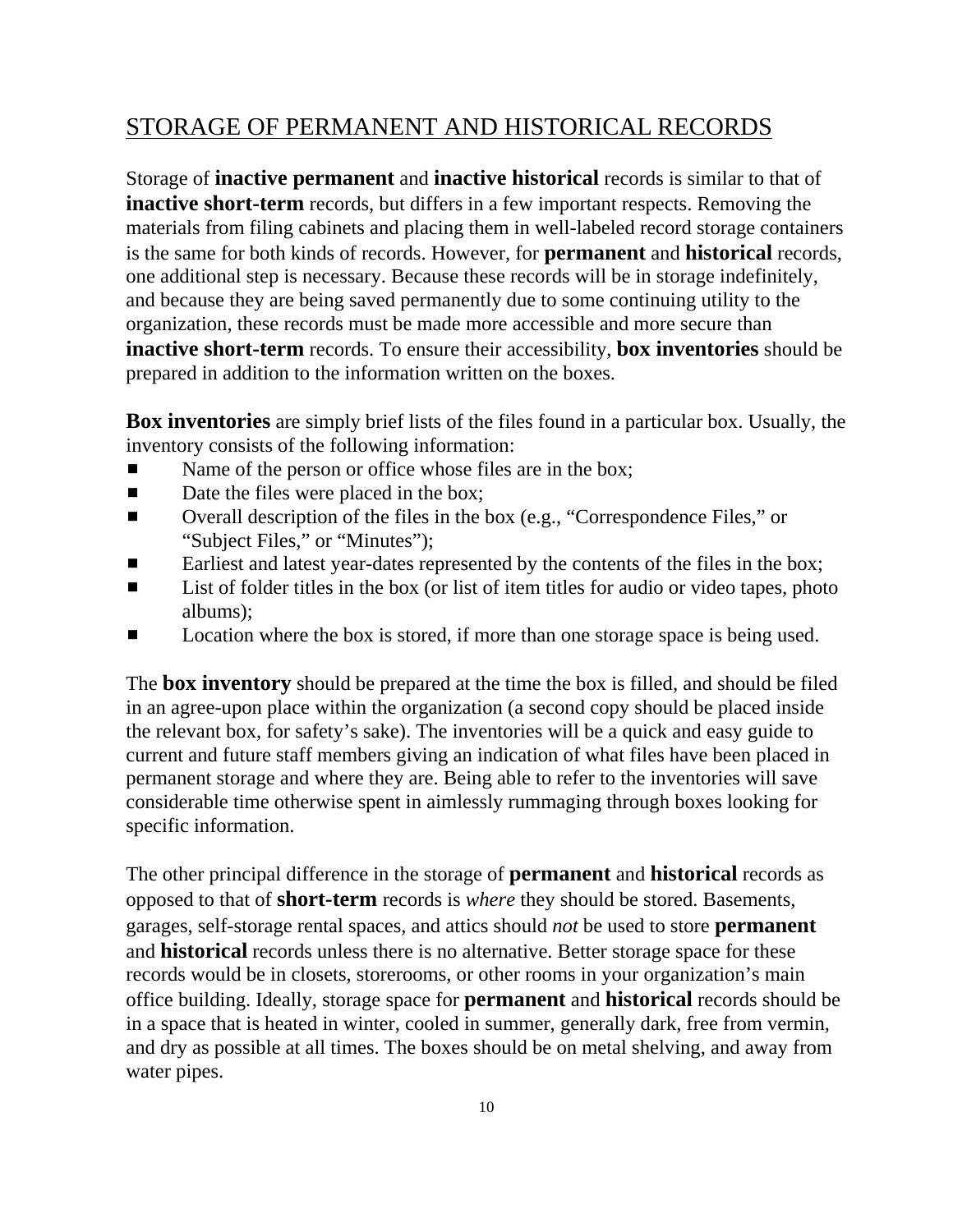## A WORD ABOUT CASE FILES

Those organizations that provide social service, medical, or legal assistance to clients maintain client case files as a matter of course. Generally, these files remain **active** for as long as the client has contact with the organization; however, because clients may return to an organization after a long period without contact, the line between **active** and **inactive** files is often unclear.

The principal determinant of client case file status and retention for an organization receiving funds from state or federal sources are the requirements defined by their funding agencies. After the retention duration required by funding agencies has passed, client case files may continue to have administrative or historical importance for the organization. The bulk of these files, *and the strict rules usually governing access to them*, often make it impractical for an organization to make such files **permanent** or **historical**. If the organization has an agreement with a repository (see "Alternatives to Preserving Historical Records"), it is possible that some or all of the client case files might find a home there, but the organization must be particularly careful to insure that its agreement with the repository accounts for any retention and access restrictions imposed on the case files by state or federal laws or regulations.

## A WORD ABOUT LEGAL RISK

Case files are one example of the fact that certain types of records are inherently more important from a legal standpoint than others. For many non-profits, routine inter-office communications and even formal studies, reports, and plans, are not records which are mandated by law or likely to come under any form of legal scrutiny. The same is not necessarily true of an organization's minutes, case files, or financial records. Minutes may be required by the statutes under which an organization is legally chartered; case files may contain items regulated by state or federal statute; financial records are subject to audit.

What this means in practice is that a greater level of care is necessary to guarantee the reliability of the record-keeping system and the authenticity of the records; *greater attention must be paid to issues of security, access, audit trails, and the like*. If such records are kept and generated in paper form, the organization of the files, accurate and timely filing (and re-filing), secure storage, and written **retention schedules** that are applied consistently are important to reduce legal risk. If records are kept and generated in computer form, it is also important to use reputable software (especially for accounting and tax preparation) and ensure that records are not only backed-up but accessible (i.e., still usable by the current software on your computer) for as long as the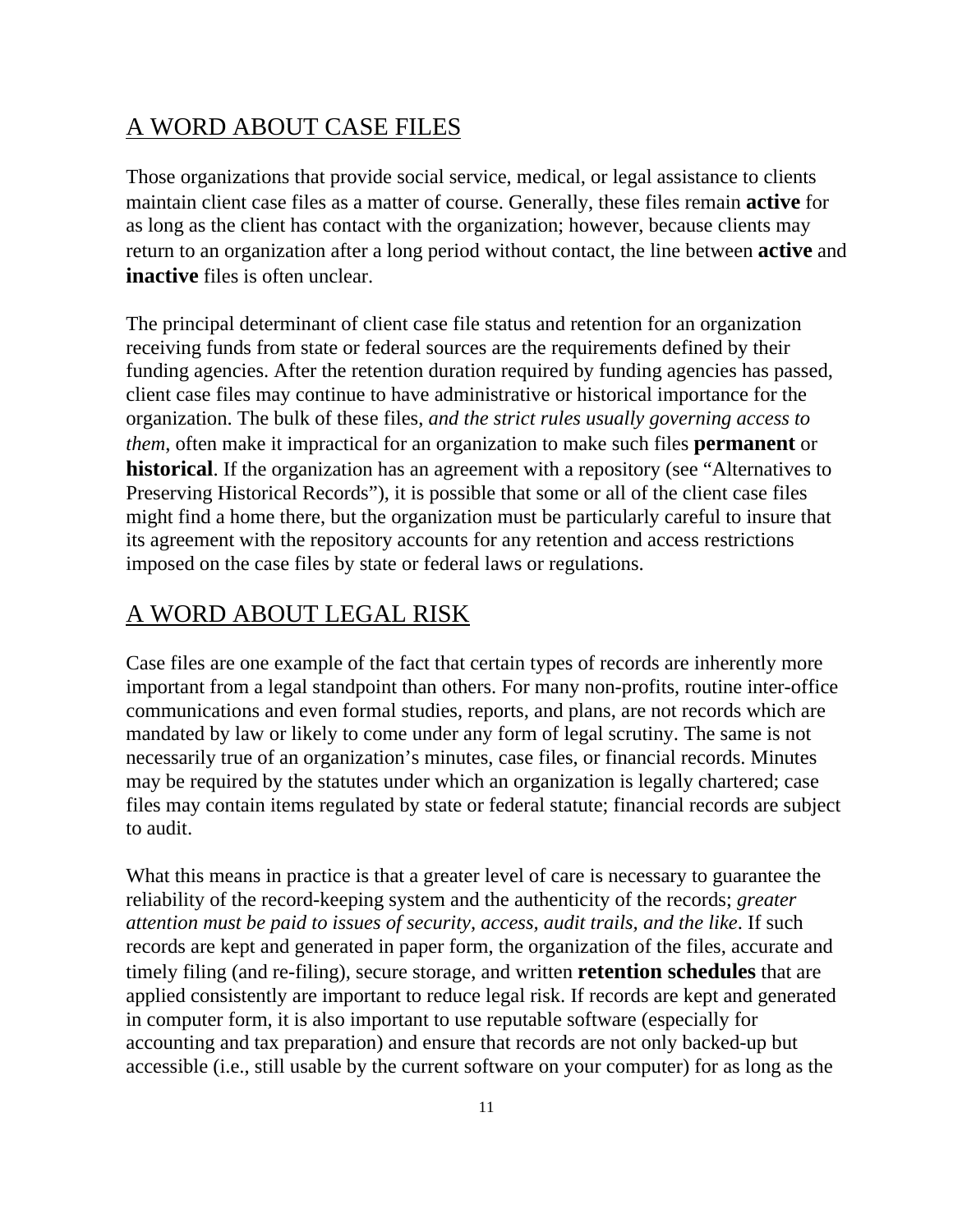law requires. (For further discussion of computer records, see "Non-Paper Records: Computer Records.")

## A WORD ABOUT DOCUMENTATION OF THE RECORDS SYSTEM

Another important consideration–relevant to both issues of legal risk and to issues of administrative efficiency–for both paper-based and computer-based records systems is that the systems be well-documented and widely understood among your organization's staff. If there is only one person in the organization who knows how the filing system is organized, where inactive records are stored, and how the financial books are being kept, the organization may be in deep trouble if that person suddenly leaves. Similarly, if only one person knows anything about your organization's computer system and the records stored in it–how the database was modified to produce special reports, what the cryptic file name abbreviations mean, or how to use the bookkeeping software that's been tracking funds for the past four years–what is going to happen to the organization if something happens to that person? Any organization should have a means of ensuring continuity of record-keeping during personnel turnover; such distributed knowledge will ensure that your organization is much better equipped to handle any problems related to obsolescence, the migration of data, damage or loss of records due to fire or flood, and other difficulties.

#### NON-PAPER RECORDS: COMPUTER RECORDS

Computer records–on diskettes, on internal hard drives, on backup tapes, or on highdensity auxiliary drives (such as Iomega Zip© drives)–are both similar to and different from paper records. For most non-profit organizations, computer records are just a different form of the same information found in paper records (a very rough analogy would be between an LP and CD version of the same music). This is particularly true if your organization uses computers primarily for word-processing, spreadsheet, and simple database applications. Computer records can become **inactive**, and most of them (like their paper counterparts) have only **short-term** value. Because of the difficulties inherent in preserving the usability of computer records over long periods of time (more than five or ten years), most small organizations should consider paper copies (if they exist) rather than computer records for **permanent** or **historical** purposes.

Computer records are much more fragile than paper records, and greater care must be taken to ensure that–for however long they may be needed–they can in fact be used. Three things threaten the "legibility" of computer records: obsolete software, obsolete hardware, and deteriorated media. In less than seven years (the useful life of many kinds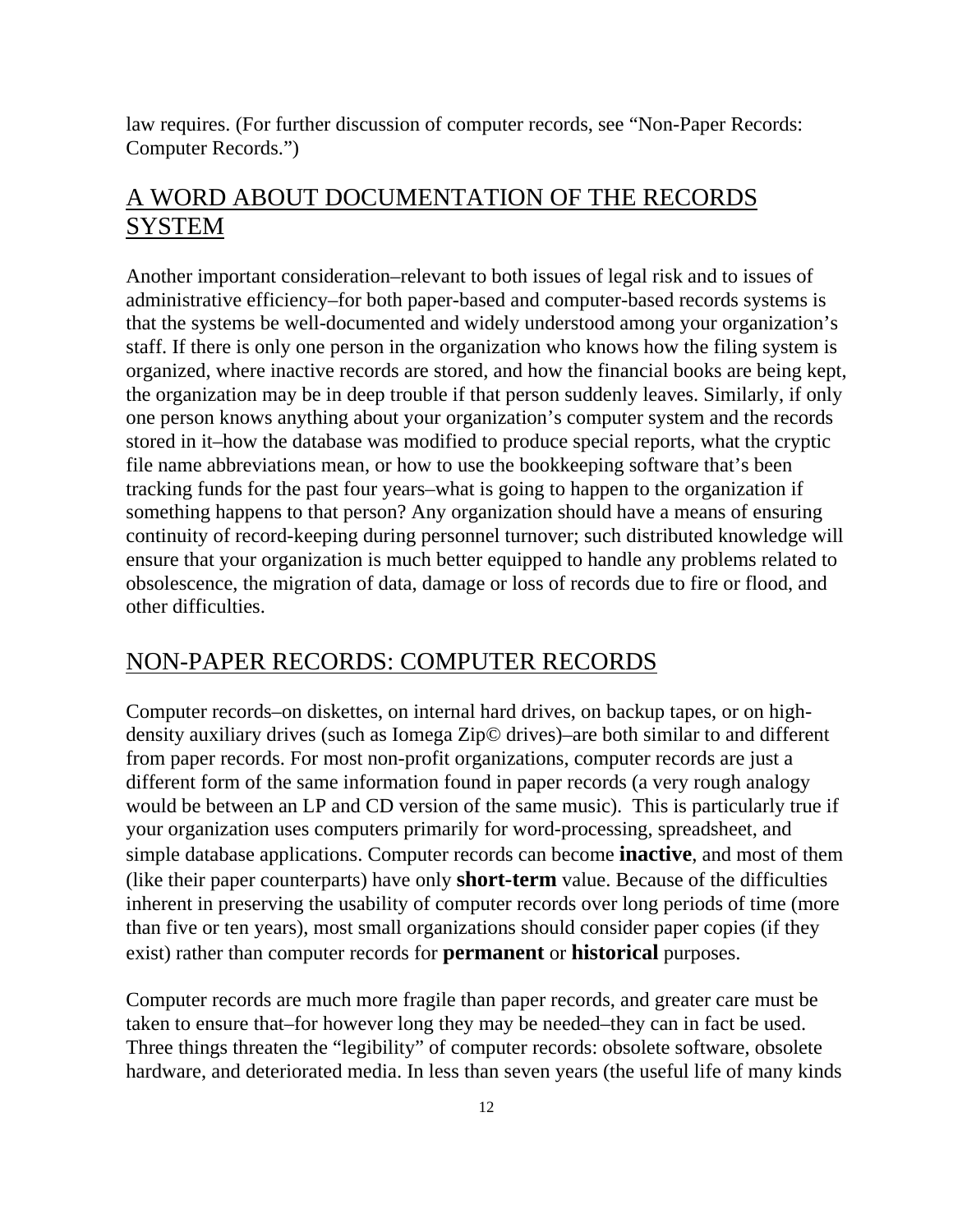of **short-term** records), software can change so much as to make the material recorded on a diskette, backup tape, or auxiliary drive useless. In roughly the same period of time, the hardware necessary to access a particular media may become obsolete–it has just about happened to 5.25" diskettes. At the same time, in as little as three to four years the physical media itself may become too deteriorated for even compatible hardware and software to read–this is particularly true for diskettes, but even backup tapes and auxiliary drives are nowhere near as durable as paper.

To maximize the useful life of computer records, several basic steps are necessary. The first and most critically important is TO BACK UP ALL IMPORTANT FILES AT LEAST WEEKLY, and to store the backup material someplace other than the organization's office. All other preservation considerations are meaningless if a harddrive crashes or a fire or flood destroys the computer(s). Whenever your organization makes significant software or hardware changes, you should be sure to copy into the new system or format ALL the computer records which still have a legal, fiscal, administrative, or historical value, EVEN IF THOSE RECORDS ARE INACTIVE. Finally, records in computer form (in whatever media) should be stored ONLY in main office or living areas, NEVER in basements, attics, or garages–and never near electric motors, transformers, or other sources of magnetic fields.

## NON-PAPER RECORDS: PHOTOGRAPHS, FILMS, VIDEO AND AUDIO TAPES

Sound and visual records are often an important part of an organization's administrative work and its history. Like computer records, however, **sound and visual** records are different from textual paper records in several respects. **Sound and visual records**, as used here, include photographs (prints, slides, negatives, and transparencies), motion picture film, audio tape, and video tape.

There are three important questions to ask about sound and visual material to help in deciding whether it should be considered for permanent or historical retention:

1) *Is it–or can it be, with reasonable effort–identified and labeled?* Typically, only sound and visual materials that are identified and labeled are worth preserving. Moreover, it is almost always wishful thinking to suppose that "someday" "someone" will be able to identify and label material that is now unidentified; unless your organization has a reasonable chance of assigning someone the task of identifying unlabeled material within the next year or so, it is probably best to consider that material of **short-term** value.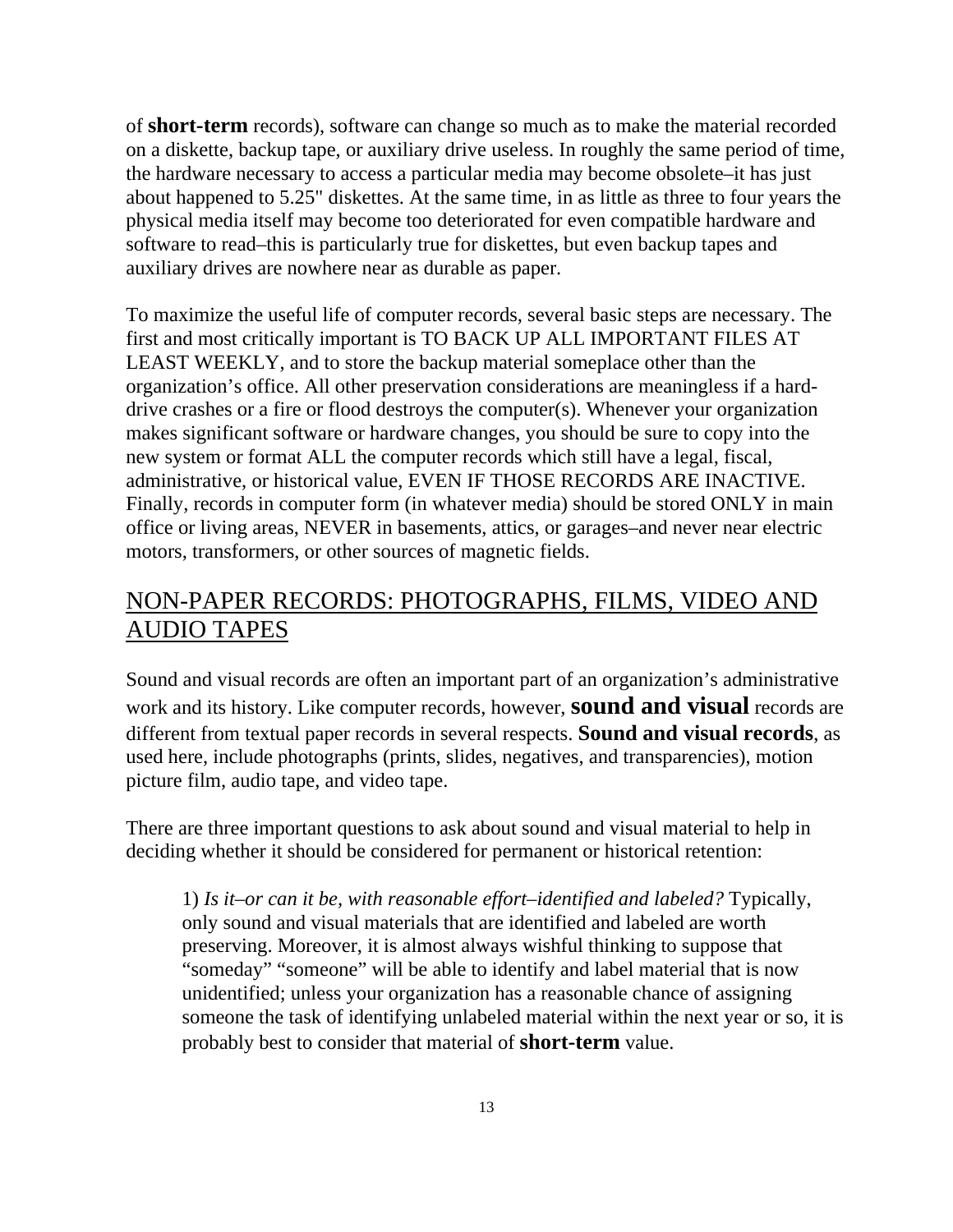If unlabeled sound and visual material is already a problem, the organization should take steps to ensure that sound and visual material created in the future be identified and labeled at the time of its creation. Note what is going on in a photo, who is in it and where the picture was taken. Date the photo as accurately as possible. Write the information on the back of the photo with a soft 6B drawing pencil, which is available in art-supply shops. Be sure to use people's full names and titles if you know them. Similar information should be recorded for audio tapes. For movies, write the identifications on the leader; for video tapes, on a label affixed to the cassette case itself (not just on the case). Note when it was shot, by whom and what the event is.

2) *Is it–or can it be made so with reasonable cost/effort–usable?* Badly faded or water damaged photographs, moldy audio or video tapes, audio or video tapes with significant creasing or flaking of the magnetic layer, video tapes in badly outdated formats–these are probably costly if not impossible to make useable. Unless the material is of extraordinary importance to your organization, such material should not generally be preserved against a hoped-for future when "someday" "someone" will be able to rescue them. If it is a very important item for the organization's work or history, contact an archives, museum, or historical society for advice on how to salvage the content.

3) *Is the information, unique, i.e., not completely or adequately duplicated elsewhere in the organizations records?* There is almost never a need to keep duplicate copies of sound and visual material, unless there is an active and immediate need to distribute such copies within or outside the organization. Similarly, if a staff member shot two rolls of film of the organization's new building, many of those images will be essentially duplicative, even if technically not identical. If board meetings are tape recorded, and then the minutes are transcribed (verbatim or in large measure), it is possible that the tapes need not be preserved, especially if the organization considers the written minutes the "official" record of the meeting.

One important caution accompanies this general rule: not all sound and visual material are created equal, in terms of their durability. Storage conditions being equal, for example, photographs will last longer than video images; black and white photos will last longer than color photos. Motion picture film will endure much longer than a copy made to video tape, even though the video copy may be easier to play.

If the answer to any of these three questions is "NO," it is likely that the material in question should *not* be considered **permanent** or **historical**.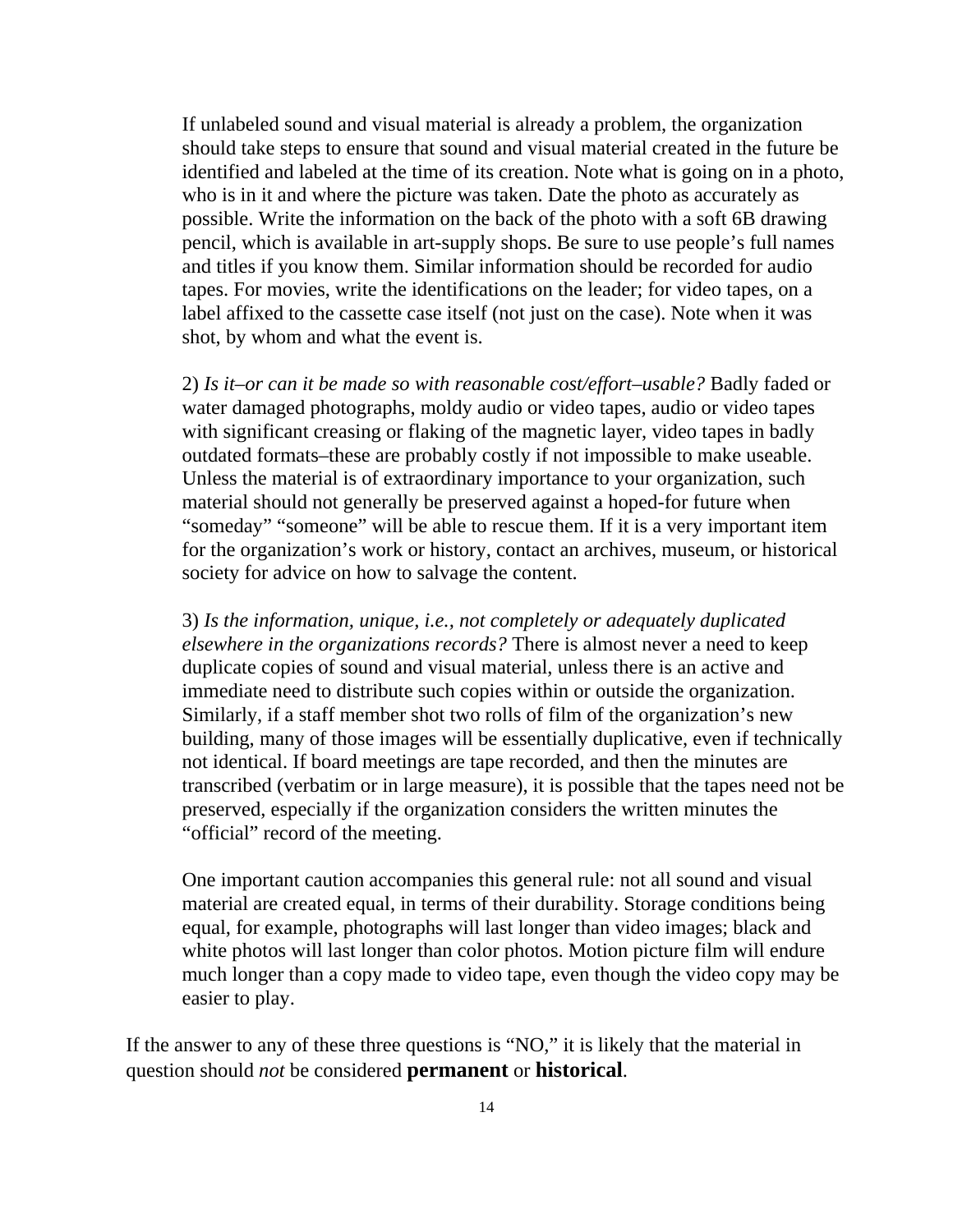#### **Storing Sound and Visual Material**

Generally speaking, sound and visual material is more sensitive to storage materials and storage conditions than are paper records. Therefore, sound and visual materials that do have long-term value should be stored in the same "office-like" environment as permanent and historical paper records (see "Storage of Permanent and Historical Records," above). Specialized storage containers are recommended.

#### *PHOTOGRAPHS*. **It is very important to save photograph negatives. Many people think negatives are a nuisance, but they are the originals, and they allow creation of new prints. Negatives last well if they are not handled and kept in polyethylene or polypropylene sleeves.**

There are two primary ways to store photographic prints–using archival files and boxes or using photo albums. Use archival file boxes if there are a large number of photos to arrange. The pictures can be organized in files by subject, person, or year. It is important to use acid-free folders and boxes. The acids in paper products can be harmful to photos.

Albums allow you to display pictures more easily, but they also tend to be more expensive than files and boxes. Again, seek out acid-free papers and notebooks made from archival board. Or you can buy clear pages made from polypropylene, polyethylene, or polyester and insert the photos. Do not use vinyl pages or notebooks; they emit harmful vapors and shorten the life of photos. Traditional "black paper" albums and the popular "magnetic" photo albums should be strictly avoided. Magnetic albums allow easy arrangement of photos on a page, but archival photo corners allow easy arrangement too and will not damage the photos.

In general, do not take apart existing photo albums. At their best, they present a good chronology and often contain useful captions or identifications recorded on the pages. If the photos in an old album have become loose because of detached or missing photo corners, replace the photo corners. The exception to the do not-take-apart rule is magnetic photo albums. However, if the adhesive has set and made the photos difficult to remove without tearing, leave the album in tact. If such an album is of great importance to your organization, consider having it treated by a professional conservator (call Northeast Document Conservation Center in Andover, MA 1-978-470-1010 or www.nedcc.org).

*SLIDES*: Slides can be stored in boxes or carousel trays if you keep the lid on; they are very susceptible to dust. Non-vinyl slide pages can also be used.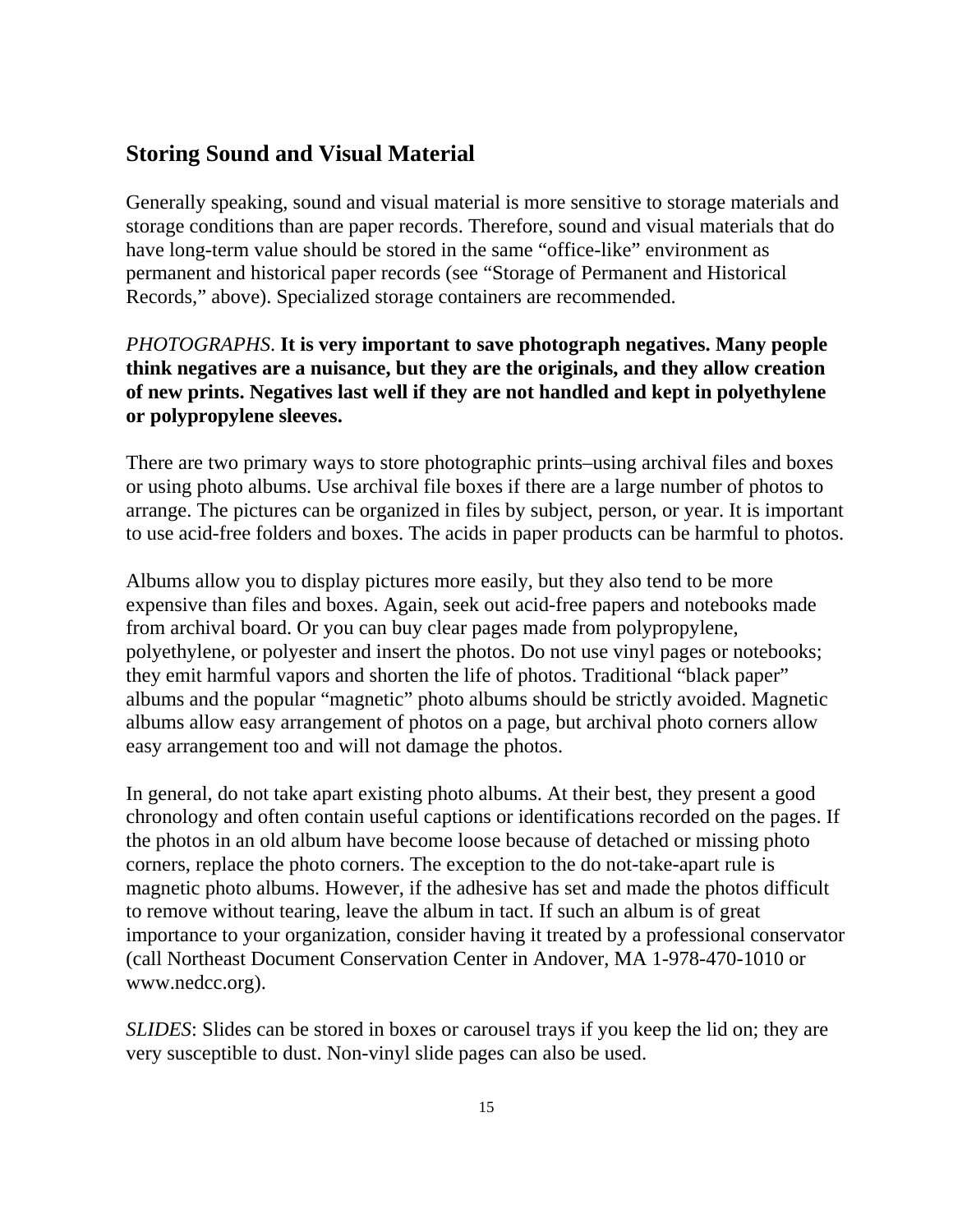*MOTION PICTURE FILMS:* Movie film should be stored on reels, and either in boxes or in film canisters–lying flat rather than on edge if at all possible. The films should be labeled on their leader strips and on the canister. It is important to realize that motion picture film is much more durable than video tape, so that even if a video tape copy of a film has been made, the film itself should be retained as the original.

*VIDEO AND AUDIO TAPE:* Video and audio tape, like computer diskettes, are "magnetic" media, and so must be stored away from strong magnetic fields because of the possibility of altering or even erasing the images and sound on the tape over time. Store video and audio tape on edge and wind them to the end rather than to the beginning. Tapes in permanent storage should be visually inspected every five years (no visible damage and evenly wound)–otherwise in several decades these "permanent" tapes will be irreversibly deteriorated. If there are tapes that the organization will be using actively (in-house training videos for example), it is important that one copy be designated the "master," and played only to make "use" copies; the use copies should receive the wear and tear, leaving the quality of the master relatively undiminished.

#### WHERE TO BUY QUALITY PRESERVATION SUPPLIES

Basic storage supplies are easy to purchase. Adequate records storage boxes are available at any office supply store (though boxes of archival quality, should your organization be able to afford those for **permanent** or **historical** records, must be purchased from the suppliers listed below). Many photograph shops and some stationery stores carry photograph corners, archival-quality plastic pages and non-vinyl photograph albums.

Some high-quality archives and photo preservation supplies are easy to find; others require a little more effort. A list of archival and photographic preservation suppliers follows:

> University Products, Holyoke, MA 1-800-628-1912 or *www.universityproducts.com*

Light Impressions, Rochester, NY 1-800-828-6216 or *www.lightimpressionsdirect.com*

> Gaylord Bros. Syracuse, NY 1-800-448-6160 or *www.gaylord.com*

It is important to note that archival quality supplies are more crucial for some applications than for others. Sound and visual materials will probably benefit most from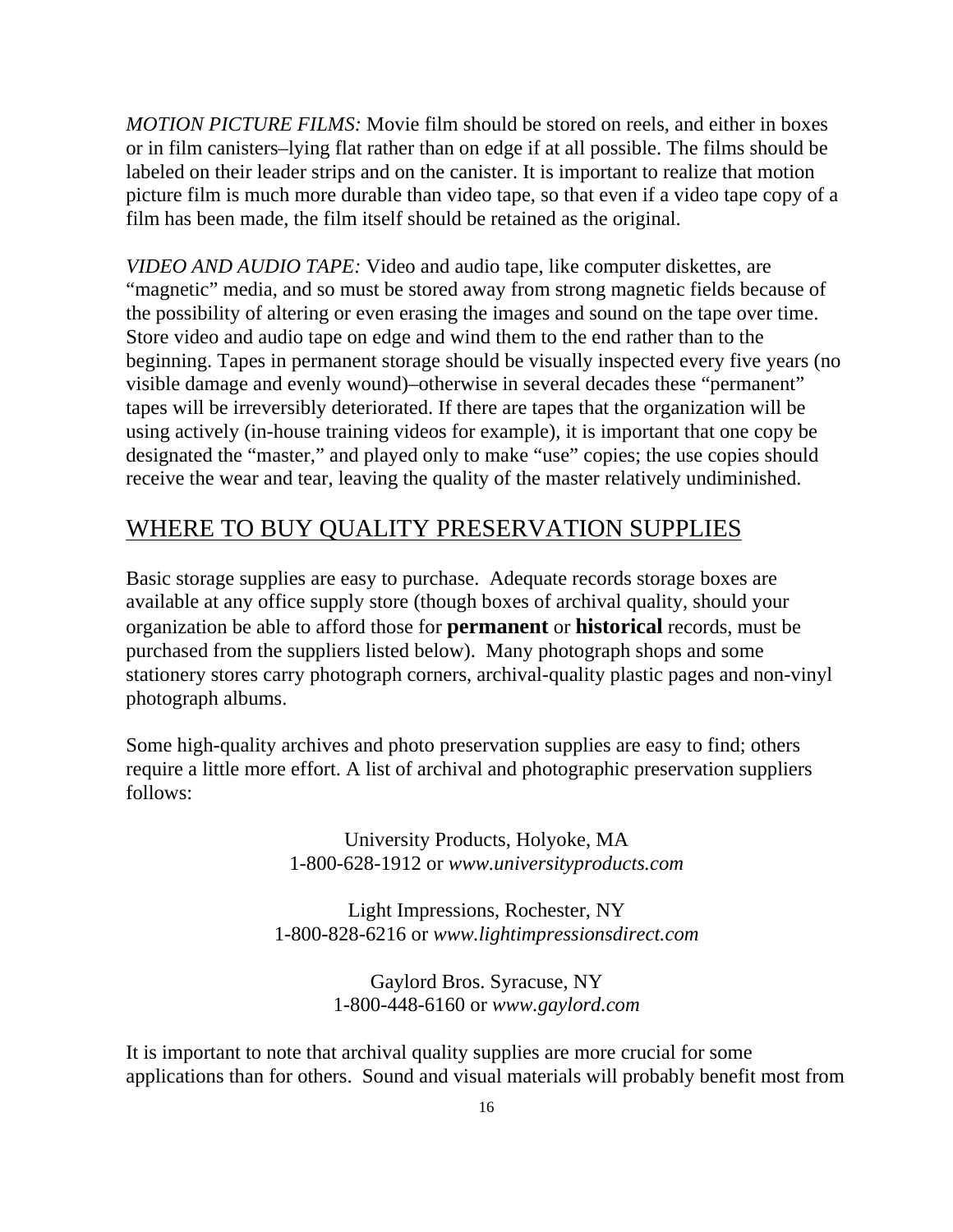archival quality storage materials. Paper records will do pretty well with basic officesupply products (archival boxes and folders will last longer, and provide some additional protection, but they tend to be much more expensive and may not be within the financial reach of many organizations). However, the MOST IMPORTANT factor in the longevity of records–of whatever type–is the storage conditions: cool, dry, and dark. Even the best storage supplies will not protect materials stored in a damp basement or a sweltering attic.

## ALTERNATIVES FOR PRESERVING HISTORICAL RECORDS

Ideally, an organization should preserve its own **historical** records–that is, its own **archives**. However, it is unusual for an organization to be able to afford the space, the staff time, and resources necessary to devote to proper management of the records and proper service to researchers requesting access to the historical records. Records maintained within the organization are useful to the organization, but are generally inaccessible to the general public.

The Northeastern University Libraries, Archives and Special Collections Department is one of a growing number of archival repositories in the Boston area that is interested in collecting the records of community activists and the non-profit organizations that they have founded. As part of Northeastern's focus on documenting Boston's diversity, it is working closely with community members and local archival repositories and libraries to preserve these historical materials.

Archives staff can outline the issues an organization should consider if it is contemplating donating records to a repository. The staff of Northeastern's Archives can also advise organizations on which repository may be best suited to house their records.

It is important for organizations to understand four points regarding to the relationship between a repository and an organization's **archives.** First, most repositories will only accept organizational records as donations; that is, the organization must give up ownership of their records. Second, a repository may not wish to preserve an organization's entire **archives.** Repositories preserve records to serve a broad research clientele; some records that may be important to an organization may not be important to researchers. Before agreeing to donate records to a repository, an organization should make sure it understands which records the repository wishes to preserve. Third, most repositories will agree to restrict researcher access to some or all of an organization's records for a specific period of time, but eventually records donated to a repository will be open for public research. Fourth, once material is donated to a repository, it does not circulate to help insure that it is preserved as long as humanly possible. Access to donated papers is governed by the repository's written policies regarding availability,